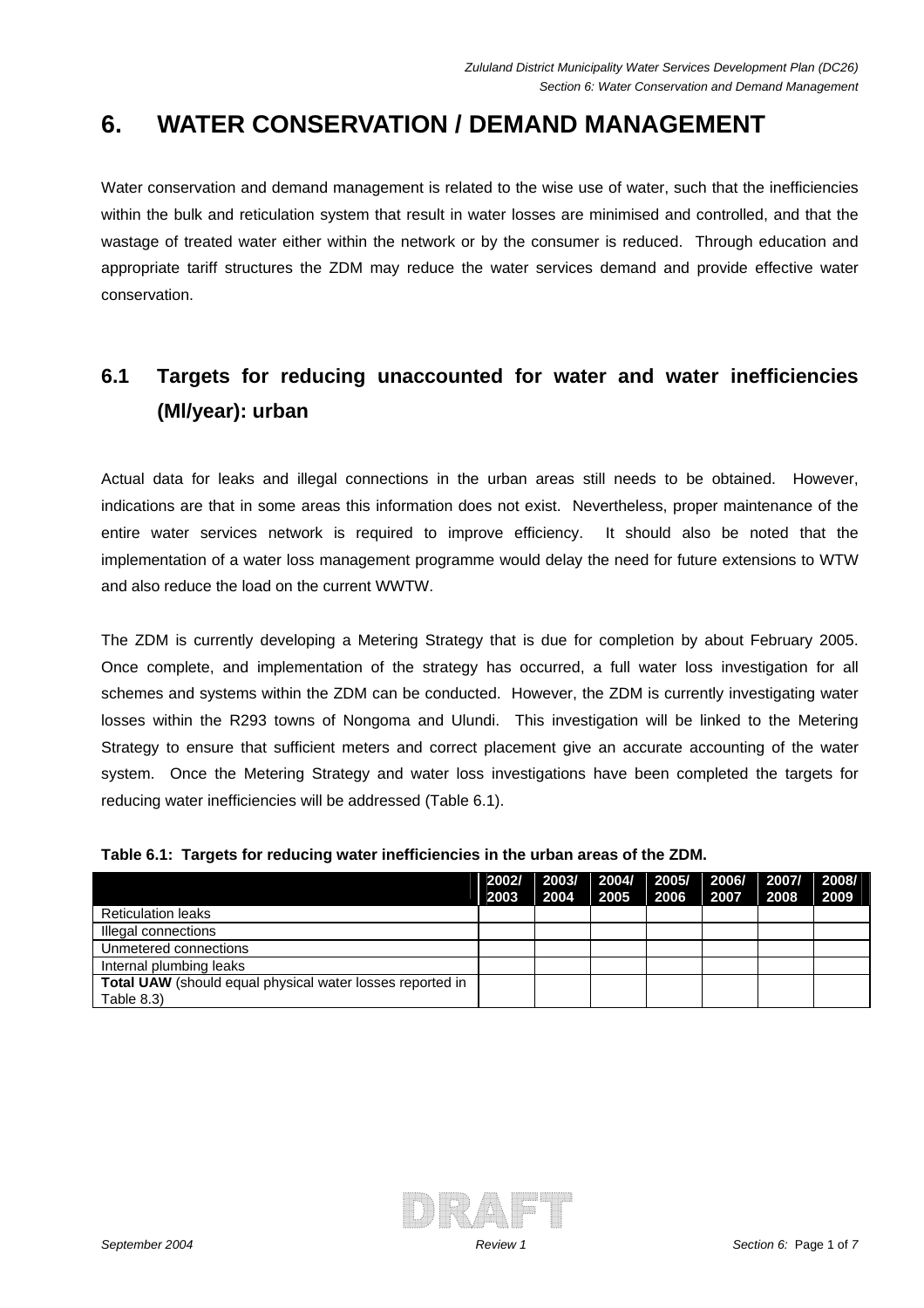# **6.2 Targets for reducing unaccounted for water and water inefficiencies (Ml/year): rural**

Actual data for leaks and illegal connections in the rural areas still needs to be obtained. However, indications are that in some areas this information does not exist. Nevertheless, proper maintenance of the entire water services network is required to improve efficiency. However in general the majority of water loss in these schemes is through leaks and burst pipes (i.e. wear and tear) and illegal house or yard connections. Owing to the fact that no data exists for historic water consumption at these schemes it is difficult to determine the amount of increased demand and its exact nature. The ZDM needs to develop a strategy and utilise their bylaws to deal with illegal connections and improve scheme maintenance.

In addition, the ZDM is currently developing a Metering Strategy that is due for completion by about February 2005. Once complete, and implementation of the strategy has occurred, a full water loss investigation for all schemes and systems within the ZDM can be conducted. Once the Metering Strategy and water loss investigations have been completed the targets for reducing water inefficiencies will be addressed (Table 6.2).

|  |  |  |  |  | Table 6.2: Targets for reducing water inefficiencies in the rural areas of the ZDM. |
|--|--|--|--|--|-------------------------------------------------------------------------------------|
|--|--|--|--|--|-------------------------------------------------------------------------------------|

|                                                           | 2002/<br>2003 | 2003/ 2004/ 2005/ 2006/<br>2004 | 2005 | 2006 | 2007 | 2007/<br>2008 | 2008/<br>2009 |
|-----------------------------------------------------------|---------------|---------------------------------|------|------|------|---------------|---------------|
| <b>Reticulation leaks</b>                                 |               |                                 |      |      |      |               |               |
| Illegal connections                                       |               |                                 |      |      |      |               |               |
| Unmetered connections                                     |               |                                 |      |      |      |               |               |
| Internal plumbing leaks                                   |               |                                 |      |      |      |               |               |
| Total UAW (should equal physical water losses reported in |               |                                 |      |      |      |               |               |
| Table $8.4$ )                                             |               |                                 |      |      |      |               |               |

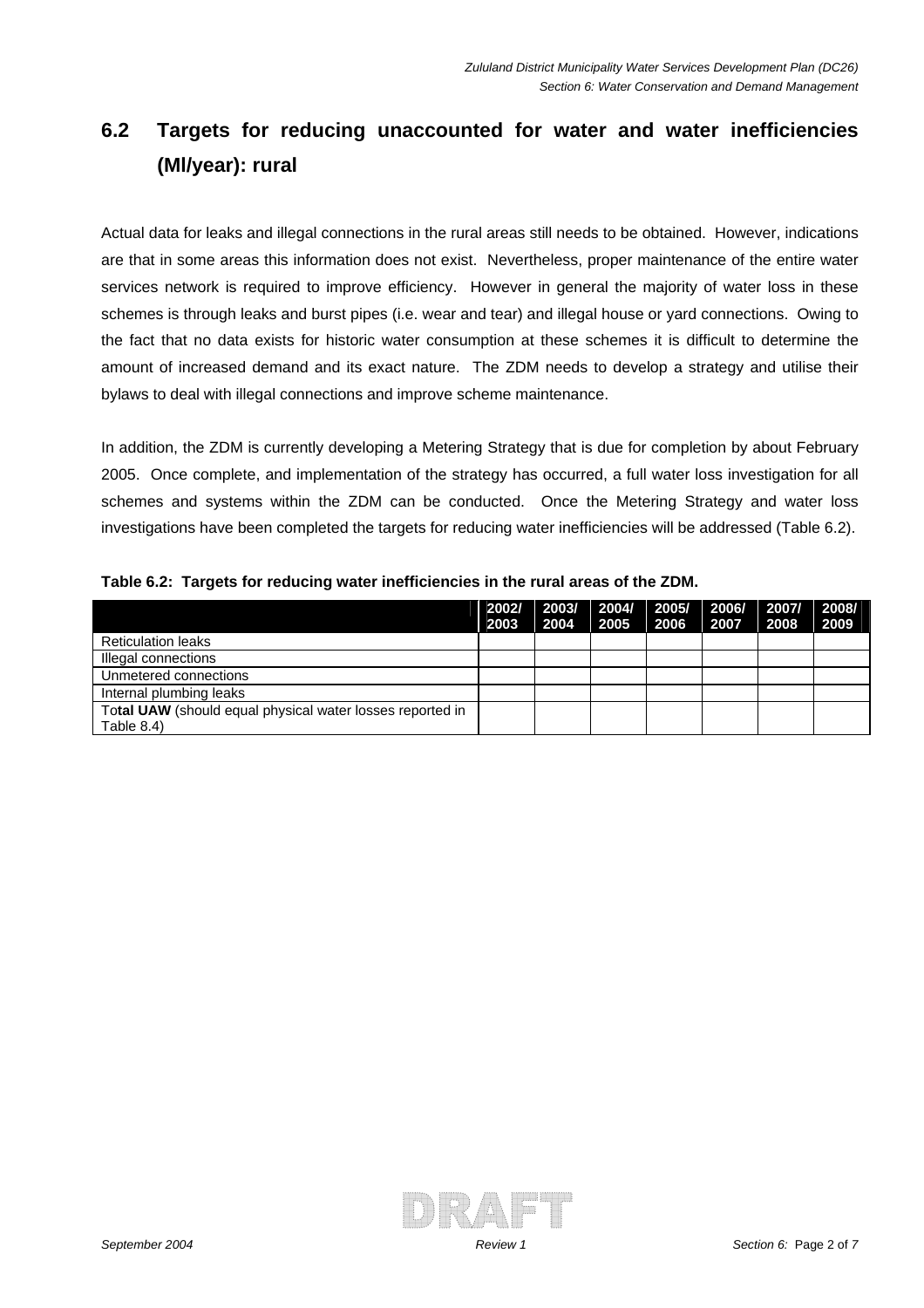### **6.3 Reducing high pressures for residential consumers: urban**

No pressure management study has been carried out by the ZDM to date. All maintenance is on a demand basis; therefore management programmes for pipelines and rehabilitation are currently not in place. However, the ZDM is in the process of completing a schematic layout for all schemes attached to a database that will assist in routine maintenance. The water loss investigation that will be commissioned once the Metering Strategy is finalised will assist the ZDM in determining whether network pressure changes are required to ensure efficient water use (Table 6.3). The ZDM is in the process of conducting an assessment for the appointment of a long-term WSP. Once appointed, the WSP/s will be responsible for constant monitoring of water use and losses to ensure that network pressures are sustainable.

**Table 6.3: Projected network pressure changes for water services in urban areas.** 

| No. of consumer units with<br>water supply pressure of: | 2002/<br>2003 | 2003/<br>2004 | 2004/<br>2005 | 2005/<br>2006 | 2006/<br>2007 | 2007/ I<br>2008 | 2008/<br>2009 | Total no. of<br>consumer units |
|---------------------------------------------------------|---------------|---------------|---------------|---------------|---------------|-----------------|---------------|--------------------------------|
| $<$ 30kPa $(0.3Bar)$                                    |               |               |               |               |               |                 |               |                                |
| $30 - 50kPa$                                            |               |               |               |               |               |                 |               |                                |
| 50 - 300kPa                                             |               |               |               |               |               |                 |               |                                |
| $300 - 600kPa$                                          |               |               |               |               |               |                 |               |                                |
| 600 - 900kPa                                            |               |               |               |               |               |                 |               |                                |
| >900kPa (>9Bar)                                         |               |               |               |               |               |                 |               |                                |
| Total                                                   |               |               |               |               |               |                 |               |                                |

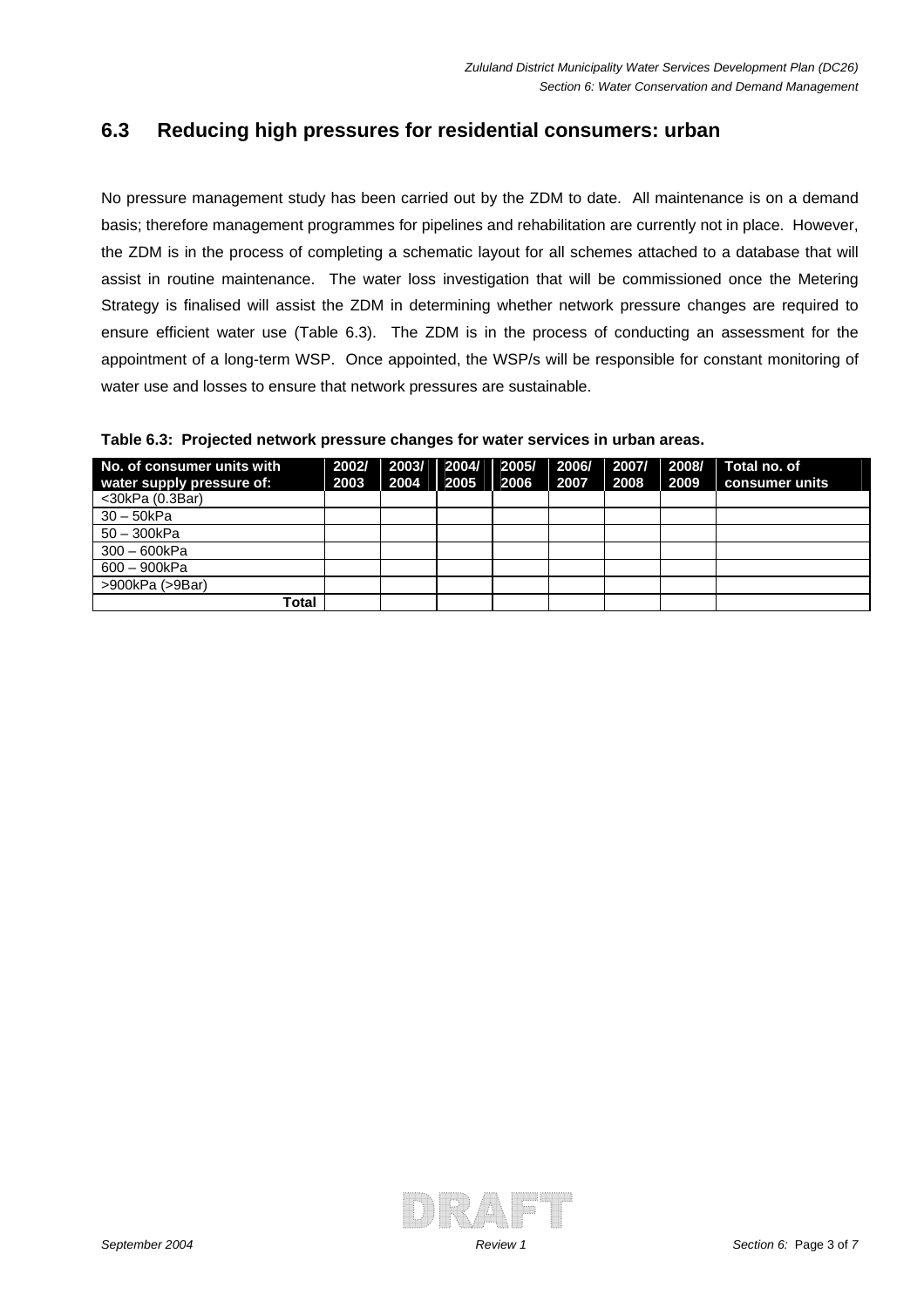### **6.4 Reducing high pressures for residential consumers: rural**

No pressure management study has been carried out by the ZDM to date. All maintenance is on a demand basis; therefore management programmes for pipelines and rehabilitation are currently not in place. However, the ZDM is in the process of completing a schematic layout for all schemes attached to a database that will assist in routine maintenance. The water loss investigation that will be commissioned once the Metering Strategy is finalised will assist the ZDM in determining whether network pressure changes are required to ensure efficient water use (Table 6.4). However, in general the water pressures in the rural areas are low and are only sufficient for domestic/residential use and not for high water use industries. Therefore, the need to change the network pressures to reduce water losses through burst pipes, leaks, etc. in these areas is not likely. Nevertheless, the ZDM is in the process of conducting an assessment for the appointment of a longterm WSP. Once appointed, the WSP/s will be responsible for constant monitoring of water use and losses to ensure that network pressures are sustainable.

| No. of consumer units with | 2002/ | 2003/ | 2004/ | 2005/ | 2006/ | 2007/ 2008/ |      | Total no. of   |
|----------------------------|-------|-------|-------|-------|-------|-------------|------|----------------|
| water supply pressure of:  | 2003  | 2004  | 2005  | 2006  | 2007  | 2008        | 2009 | consumer units |
| $<$ 30kPa $(0.3Bar)$       |       |       |       |       |       |             |      |                |
| $30 - 50kPa$               |       |       |       |       |       |             |      |                |
| $50 - 300kPa$              |       |       |       |       |       |             |      |                |
| $300 - 600kPa$             |       |       |       |       |       |             |      |                |
| 600 - 900kPa               |       |       |       |       |       |             |      |                |
| >900kPa (>9Bar)            |       |       |       |       |       |             |      |                |
| <b>TOTAL</b>               |       |       |       |       |       |             |      |                |

**Table 6.4: Projected network pressure changes for water services in rural areas.** 

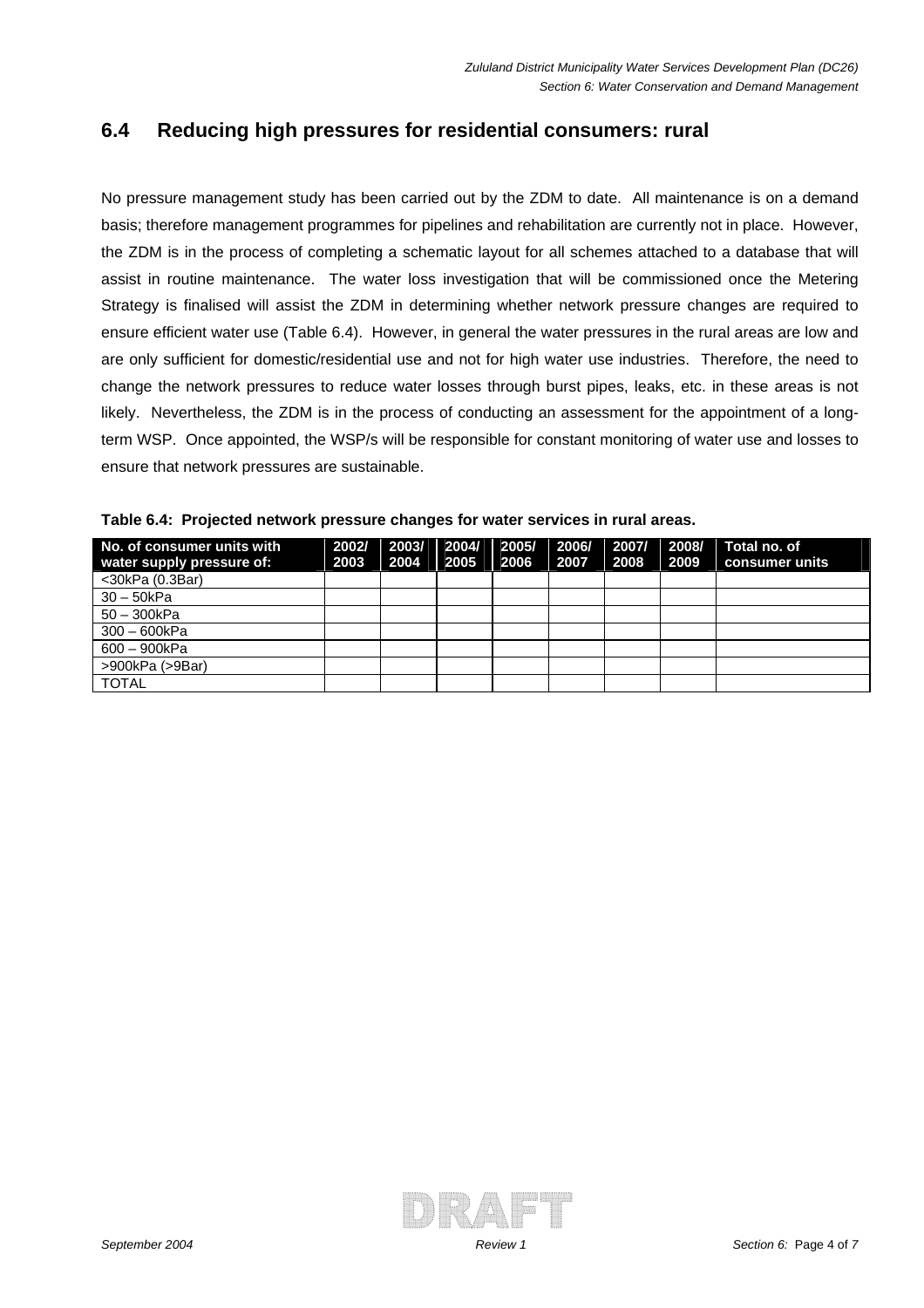# **6.5 Consumer/end-use demand management: public information and education programmes**

Currently there are no education programmes on consumer demand management in the ZDM that target either the schools or the public. However, the ZDM recognises that this may be an important tool to help curb water use and illegal connections, especially in the rural areas. It is expected that the education programme will form part of the Communications Strategy that is being devised. The aim is to target schools and include a holistic programme on water use, conservation and health and hygiene programme. Public and adult education programmes will be highlighted in the Communications Strategy, however many of these will be related to the implementation of water and sanitation schemes. The envisaged programme targets are given in Table 6.5, however these will be revised once the Communications Strategy is in place.

#### **Table 6.5: Envisaged education programmes related to water services within the ZDM.**

|                                                       | 2003 | 2004 | 2002/ 2003/ 2004/ 2005/ 2006/ 2007/ 2008/<br>$\vert$ 2005 | 2006 | 2007 | $\sqrt{2008}$ | 2009 |
|-------------------------------------------------------|------|------|-----------------------------------------------------------|------|------|---------------|------|
| % schools targeted by education programmes            |      |      |                                                           | 15%  | 15%  | 15%           | 15%  |
| % consumers targeted by public information programmes |      |      |                                                           | 5%   | 5%   | 10%           | 10%  |

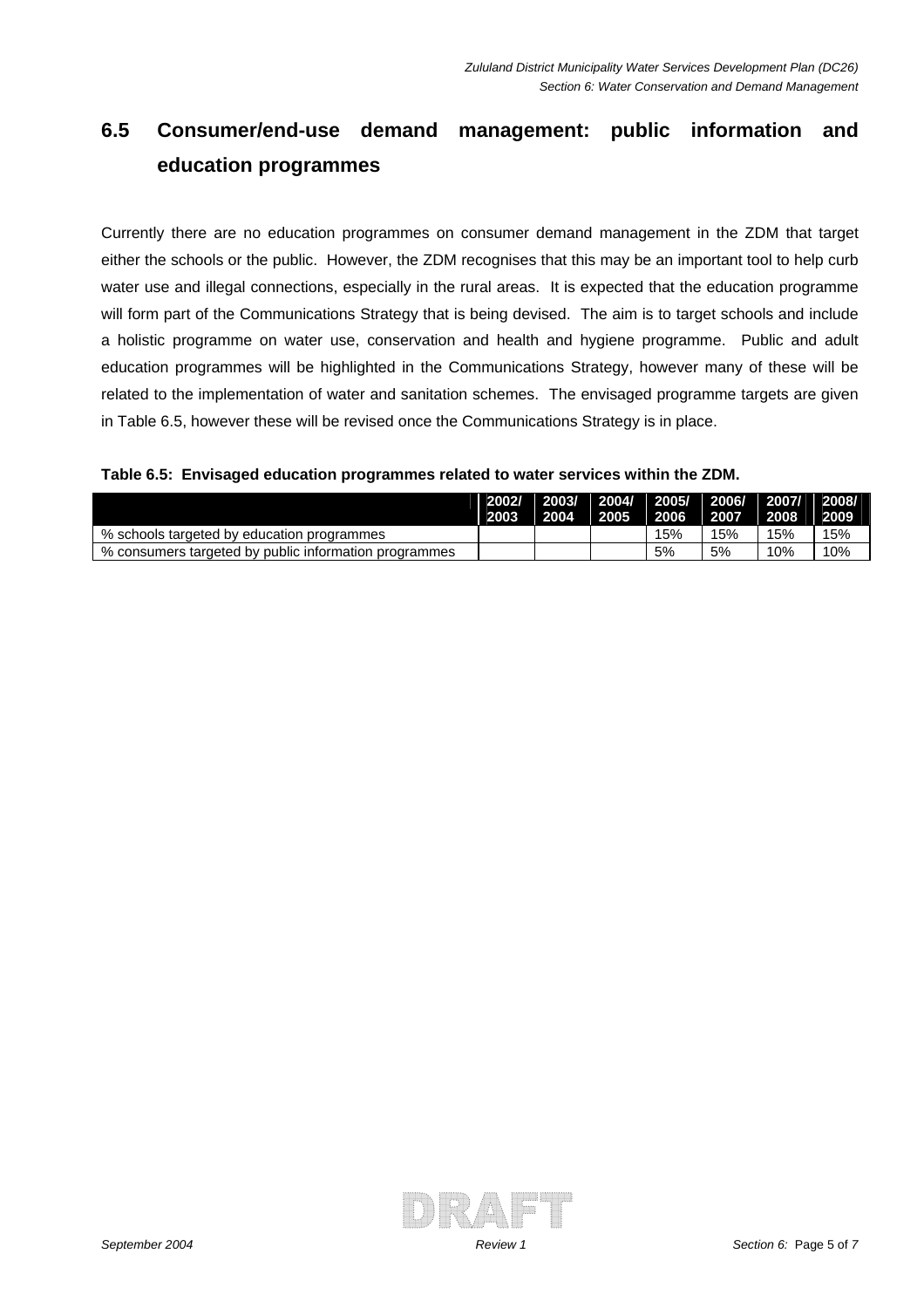### **6.6 Leak and meter repair programmes**

Both the rural and urban areas do not have formal leak and meter repair programmes. Maintenance is carried out on a demand basis through public or operator complaints or instruction. However, the ZDM is in the process of conducting a WSP assessment, and once complete a routine maintenance programme that includes leaks and meter repairs will form part of their functions and responsibilities. In addition, the ZDM is currently compiling a digital schematic layout of all schemes with an associated database. This dataset, that is due for completion by December 2004, will assist the ZDM in developing an efficient, effective and sustainable routine maintenance programme (Table 6.7). The Metering Strategy (due for completion by February 2005) and water loss investigations will also assist in devising a short-term leak and meter repair programme.

| Table 6.7: Envisaged maintenance programmes related to water services within the ZDM. |
|---------------------------------------------------------------------------------------|
|---------------------------------------------------------------------------------------|

| Number of consumer units to be targeted by: | 2003 | 2002/ 2003/ 2004/ 2005/ 2006/ 2007/ 2008/<br>   2004    2005    2006    2007    2008    2009 |  |  |
|---------------------------------------------|------|----------------------------------------------------------------------------------------------|--|--|
| Leak repair assistance programme            |      |                                                                                              |  |  |
| Retro-fitting of water efficient toilets    |      |                                                                                              |  |  |
| Meter repair programme                      |      |                                                                                              |  |  |